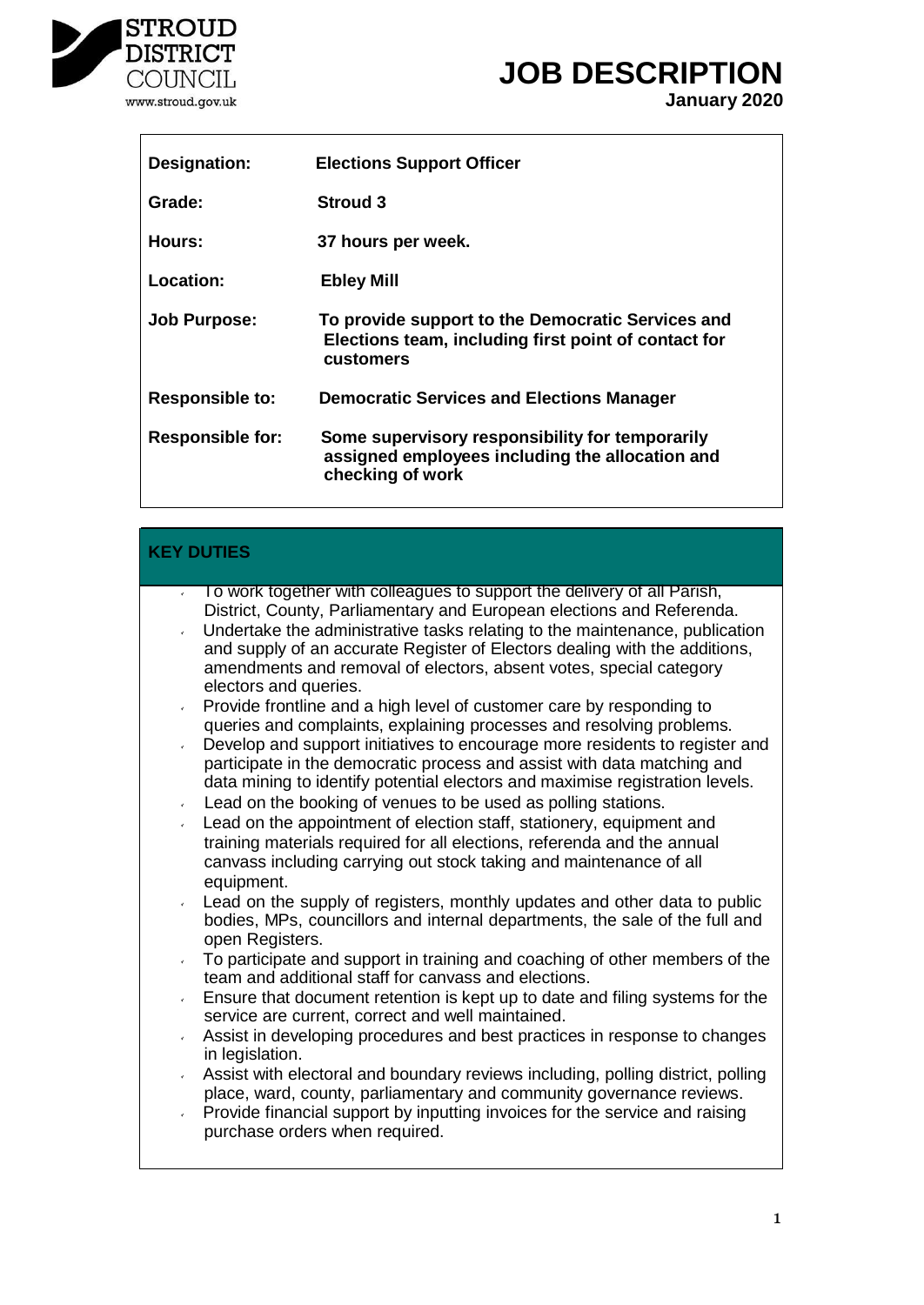

# **JOB DESCRIPTION**

**January 2020**

- To undertake any other duties that commensurate with the grade of the post, as may be required from time to time.
- To assist with providing the effective and sufficient support to the administration of all council meetings.

Work subject to interruption to the programme of tasks but not involving any significant change to the programme.

Prior to and during elections and the annual canvass the post holder will be required to work additional hours at evenings and weekends at short notice, with constraints on leave during elections and peak canvass periods.

### **SKILLS AND KNOWLEDGE**

- Good general education or equivalent experience
- **Excellent written and verbal communication skills**
- **Experience of working with the public**
- Ability to gain knowledge and an understanding of electoral legislation, with a willingness to undertake and successfully complete Association of Electoral Administrators qualifications
- ↓ IT Literate
- Ability to manage own time and workload
- Ability to undertake work concerning more involved tasks confined to one function or area of activity, which requires a good standard of practical knowledge and skills in that area of activity.

#### **COMPLEXITY AND CREATIVITY**

Respond to queries from members of the public and elected members

Work requires the exercise of creativity within the general framework of recognised procedures.

#### **JUDGEMENT AND DECISIONS**

Work is carried out within clearly defined rules and procedures involving decisions chosen from a range of established alternatives.

## **CONTACTS**

- Members of the Council
- Members and staff of other local authorities'/partner agencies
- Suppliers and contractors
- Members of the public
- MPs and MEPs